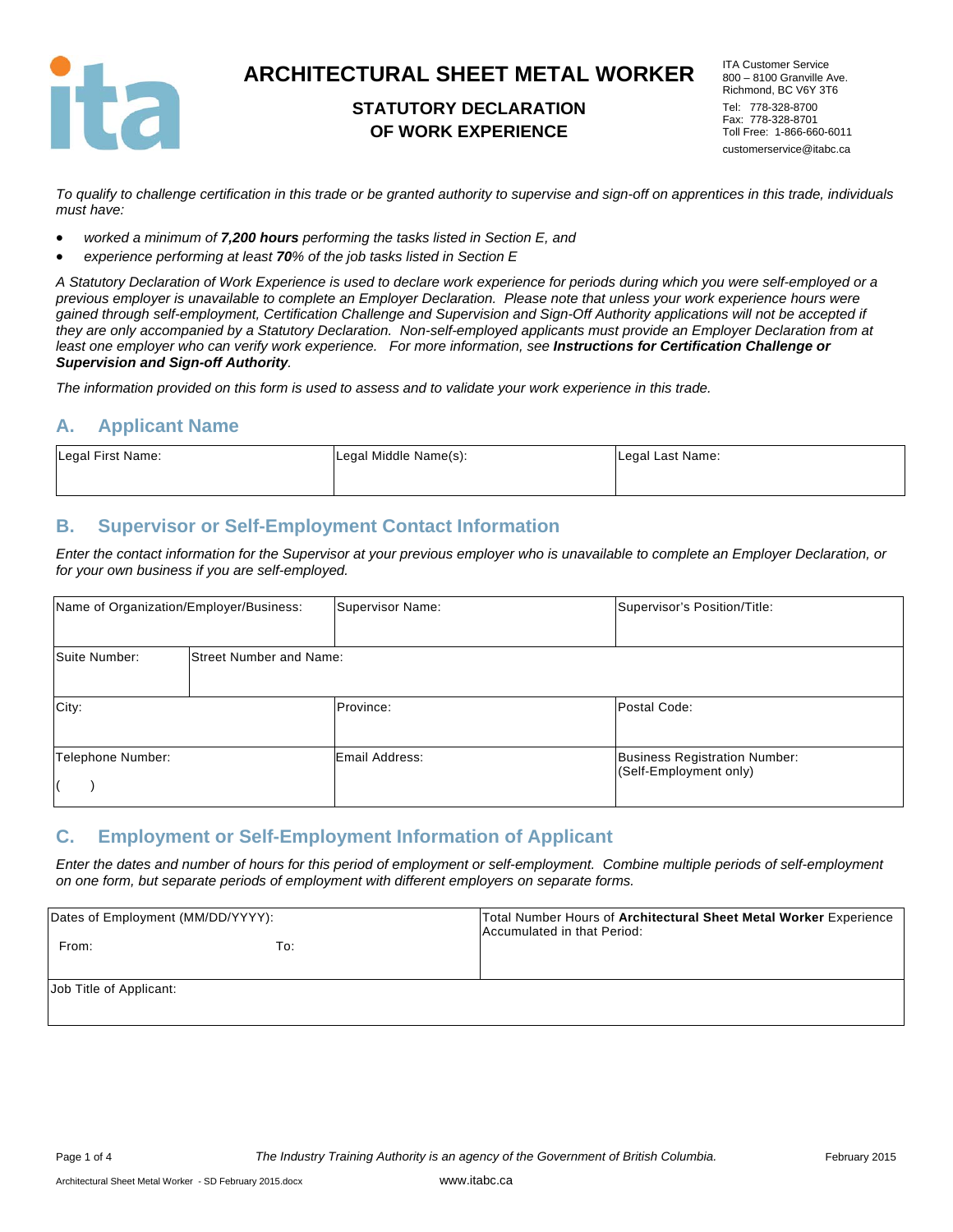

### **STATUTORY DECLARATION OF WORK EXPERIENCE**

ITA Customer Service 800 – 8100 Granville Ave. Richmond, BC V6Y 3T6 Tel: 778-328-8700 Fax: 778-328-8701 Toll Free: 1-866-660-6011 customerservice@itabc.ca

#### **D. Reason for Statutory Declaration**

Indicate why a Statutory Declaration is required for this period of employment:

| $\Box$ | Applicant was self-emplo |
|--------|--------------------------|
|--------|--------------------------|

Applicant Mapple Employer will not complete Employer Declaration

 $\Box$  Employer is no longer in business  $\Box$  Employment records are not available

Applicants must attempt to contact current or previous employers to request an Employer Declaration. If you have been unable to obtain an Employer Declaration for any portion of your non-self-employed work experience, indicate the steps you have taken to try to obtain it. If sufficient evidence of steps taken is not provided, the application may not be approved.

## **E. Statutory Declaration of Job Task Performance**

*By checking "Yes" or "No" in the Declaration Response column, indicate whether or not you have performed the job tasks listed below. Cross out any job tasks you did not perform during the period indicated in Section C.* 

| <b>Job Tasks</b>                                                                                                                                                                                         | <b>Declaration</b><br><b>Response</b> |               |
|----------------------------------------------------------------------------------------------------------------------------------------------------------------------------------------------------------|---------------------------------------|---------------|
| <b>Safety</b>                                                                                                                                                                                            | Yes:                                  | П             |
| Includes: use of the necessary personal protective equipment, WorksafeBC and WHMIS regulations, First<br>Aid and safety procedures for residential, commercial & industrial projects                     | No:                                   | П             |
| <b>Trade Math</b>                                                                                                                                                                                        | Yes:                                  | $\Box$        |
| Includes: the use of various mathematic calculation processes using area, volume, perimeter and<br>trigonometry                                                                                          | No:                                   | П             |
| <b>Architectural Components</b>                                                                                                                                                                          | Yes:                                  | □             |
| Includes: exterior finishes/wall systems, exterior finishes/roof systems, fasteners & sealants, building<br>envelope requirements and materials, metal roofing, cladding, decking and types of flashings | No:                                   | П             |
| <b>Materials and Equipment</b>                                                                                                                                                                           | Yes:                                  | $\Box$        |
| Includes: hand tools, power tools and powder actuated tools                                                                                                                                              | No:                                   | П             |
| <b>Shop Work Theory and Shop Projects</b>                                                                                                                                                                | Yes:                                  | □             |
| Includes: calculation and fabrication of seams, locks, edges and joints                                                                                                                                  | No:                                   | П             |
| <b>Field Installation</b>                                                                                                                                                                                | Yes:                                  | П             |
| Includes: installing metal roofing, cladding, decking, flashing                                                                                                                                          | No:                                   | $\mathcal{L}$ |

*Enter the applicant name (repeat on every page of this form).* 

| Legal First Name: | Legal Middle Name(s): | Legal Last Name: |
|-------------------|-----------------------|------------------|
|                   |                       |                  |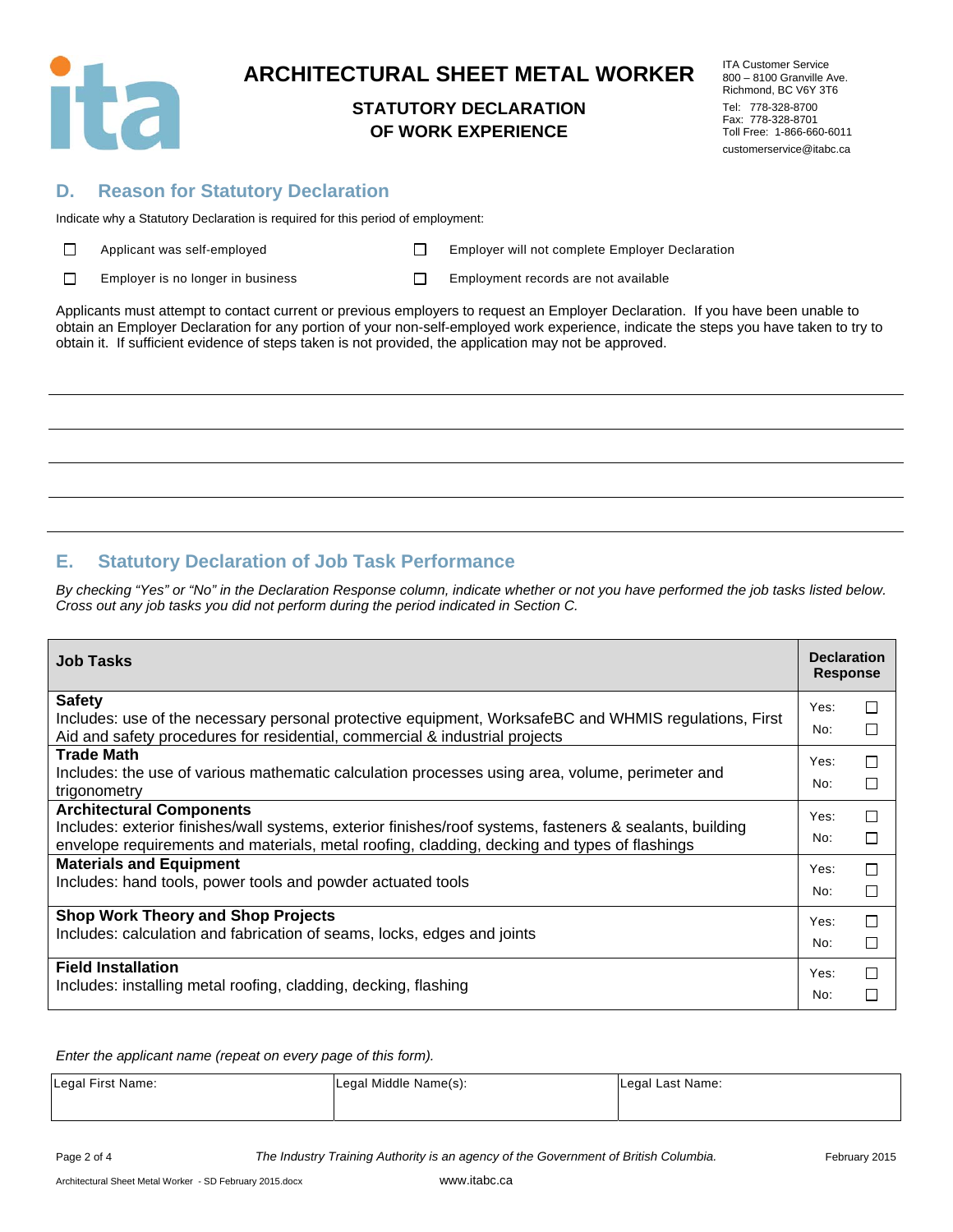

## **STATUTORY DECLARATION OF WORK EXPERIENCE**

| <b>ITA Customer Service</b> |  |  |
|-----------------------------|--|--|
| 800 - 8100 Granville Ave.   |  |  |
| Richmond. BC V6Y 3T6        |  |  |
| Tel: 778-328-8700           |  |  |
| Fax: 778-328-8701           |  |  |
| Toll Free: 1-866-660-6011   |  |  |
| customerservice@itabc.ca    |  |  |

| <b>Job Tasks</b>                                                                                                   | <b>Declaration</b><br><b>Response</b> |        |
|--------------------------------------------------------------------------------------------------------------------|---------------------------------------|--------|
| <b>Layout and Pattern Development</b>                                                                              | Yes:                                  | $\Box$ |
| Includes: understanding of orthographic, isometric and shop drawings and pattern development                       | No:                                   | □      |
| <b>Interprets Blueprints</b><br>Includes: interpreting shop drawings and estimating                                |                                       | $\Box$ |
|                                                                                                                    |                                       | П      |
| Welding                                                                                                            | Yes:                                  | □      |
| Includes: soldering, plasma arc cutting, interpreting welding symbols, use of welding equipment - SMAW<br>and GMAW | No:                                   |        |

## **F. Confirmation of Prerequisite Credentials or Certificates**

*For some trades, evidence that the applicant has earned prerequisite credentials or certificates is required before the individual is permitted to challenge certification or receive Supervision and Sign-Off Authority. For those trades, you must prove you have the required prerequisite credentials.* 

There are no prerequisite credentials or certificates for this trade.

### **G. Applicant Signature**

I certify that the information I have provided is accurate. (Note: Collection and protection of personal information on this form is in accordance with the provisions of the Freedom of Information and Protection of Privacy Act.)

| Applicant Name (please print): | Applicant Signature: | Date: (MM/DD/YYYY) |
|--------------------------------|----------------------|--------------------|
|                                |                      |                    |

*Enter the applicant name (repeat on every page of this form).* 

| Legal First Name: | Legal Middle Name(s): | Legal Last Name: |
|-------------------|-----------------------|------------------|
|                   |                       |                  |

Page 3 of 4 *The Industry Training Authority is an agency of the Government of British Columbia.* February 2015